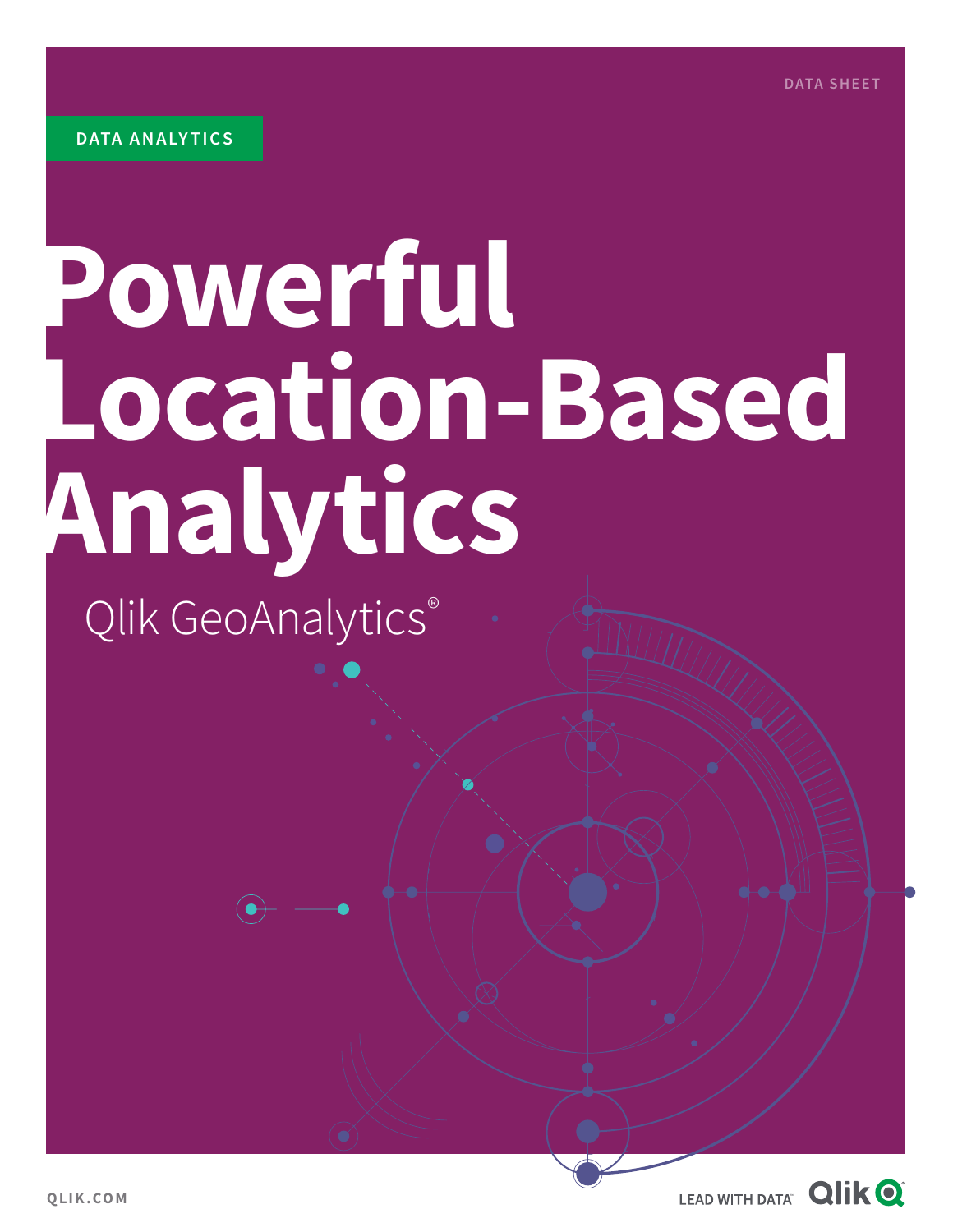## Transform your business with insights from locationbased data.

You want to discover everything that's waiting in your data, so you can transform your business in ways that put you in the lead. Qlik GeoAnalytics lets you make better location-related decisions by offering powerful mapping and location-based analytics for Qlik Sense® and QlikView®. Easily add maps to your applications with automatic geodata lookup and then overlay them with different visualizations. Gain new perspective beyond what you see in tables and charts with built-in support for a broad range of geoanalytic use cases.



Easily add rich, interactive maps to your QlikView and Qlik Sense apps



### **High Performance, Interactive Mapping**

Qlik GeoAnalytics uses patented technology to compress and stream mapping data. On-the-fly location lookup lets you easily add rich, interactive geodata visualizations to your Qlik applications. With an integral location library that contains millions of pre-defined places and areas, any map within a QlikView or Qlik Sense application is automatically populated and updated. Multiple map and visualization layers help you explore, simultaneously, all geodata along with any relationships.

**Bubble symbols and heat maps**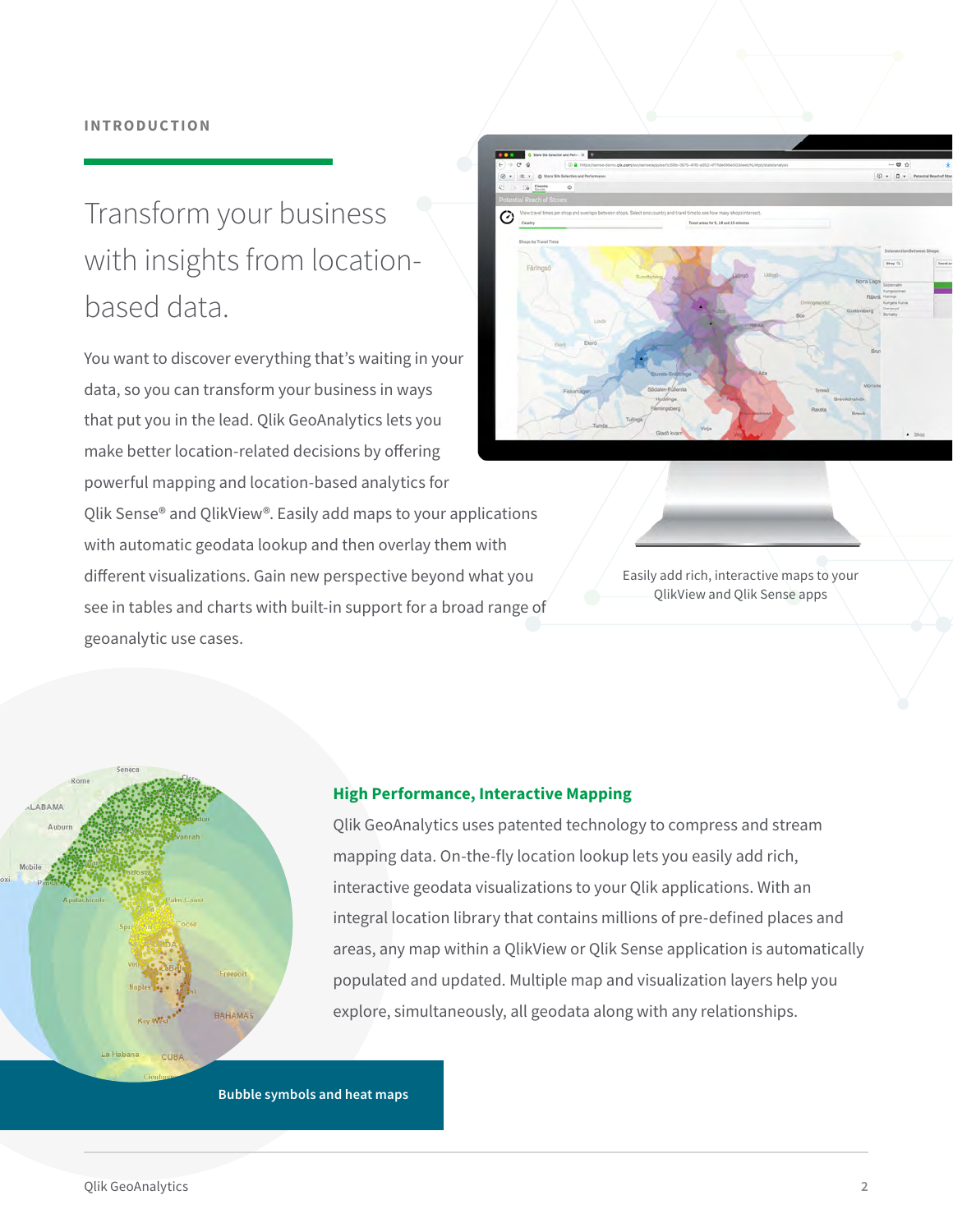

## **Gain Geospatial Insight**

Go beyond map visualizations to understand and analyze geospatial relationships. Qlik GeoAnalytics provides insight into patterns not easily seen in reviewing tables or charts. The power of the Qlik Associative Engine can be applied to analyze geodata relationships with non-geodata as well as uncover geodata that is unrelated. Easily incorporate external geospatial data or map layers into your visualization or analysis; even import spatial information such as CAD files.

**Cluster function to determine which hub is the closest to each municipality**

### **Broad Location-Related Use Cases**

Determine potential store locations, understand customer distribution of sales by zip code, or calculate supply chain delivery times. You can be confident that Qlik GeoAnalytics will meet the specific requirements of your geospatial project. Successfully implemented in many industries across different business functions, support for location-related use cases is based on real-world experience and success.



**Path analysis of customer traffic within shopping center**